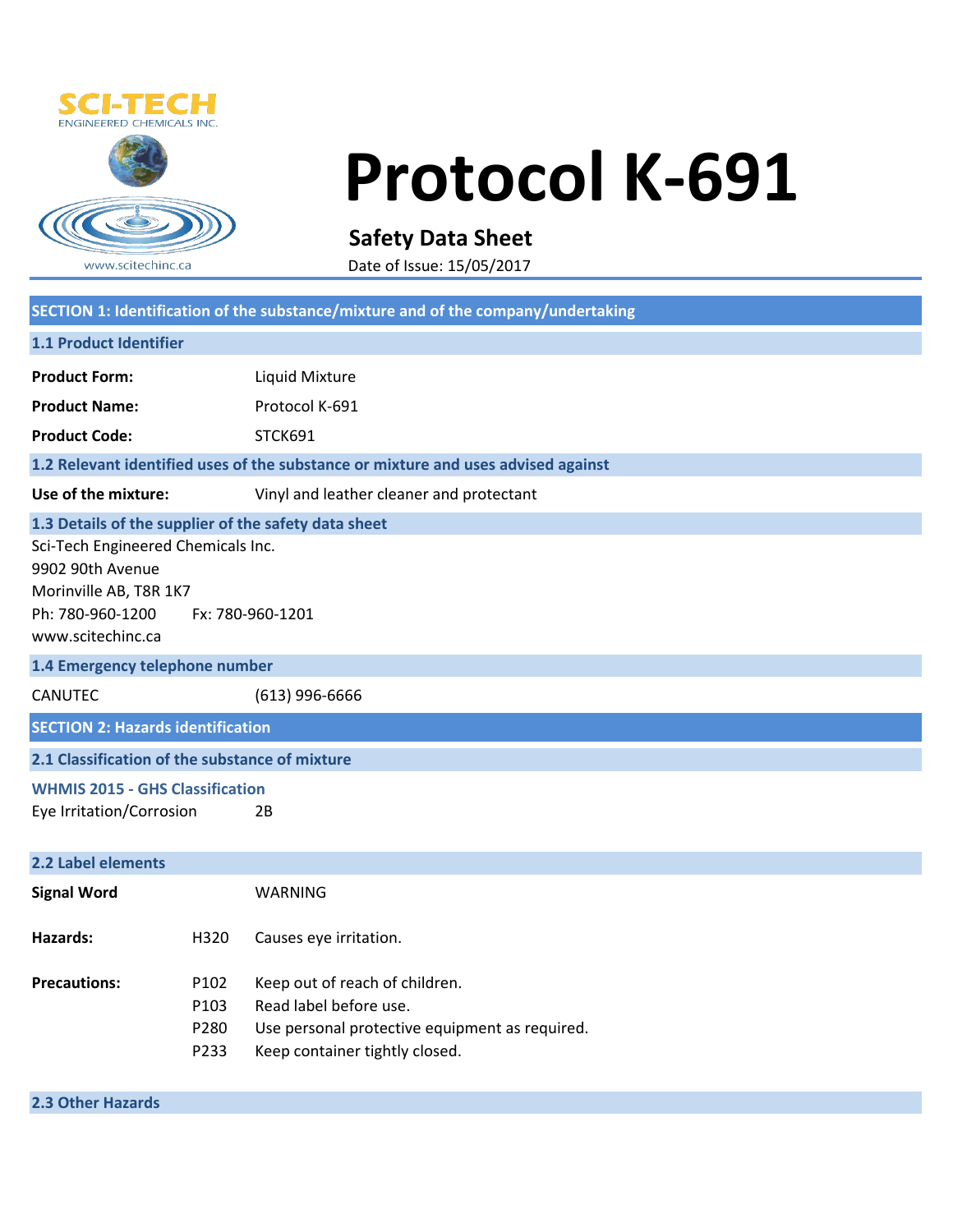| <b>SECTION 3: Composition/Information on ingredients</b> |                                                                                                                                                                                                        |            |                                                                                                                                                                                                 |                  |  |
|----------------------------------------------------------|--------------------------------------------------------------------------------------------------------------------------------------------------------------------------------------------------------|------------|-------------------------------------------------------------------------------------------------------------------------------------------------------------------------------------------------|------------------|--|
| Component                                                |                                                                                                                                                                                                        | CAS#       | Concentration                                                                                                                                                                                   | LD50 (rat, oral) |  |
| Alcohol ethoxylate                                       |                                                                                                                                                                                                        | 68439-46-3 | $1 - 5%$                                                                                                                                                                                        | $>2000$ mg/kg    |  |
| <b>SECTION 4: First-aid measures</b>                     |                                                                                                                                                                                                        |            |                                                                                                                                                                                                 |                  |  |
| <b>Eye Contact:</b>                                      | In case of EYE CONTACT, remove contact lenses and flush with water or saline solution for at least 15<br>minutes. If irritation persists, seek medical attention.                                      |            |                                                                                                                                                                                                 |                  |  |
| <b>Skin Contact:</b>                                     | In case of SKIN CONTACT, remove contaminated clothing and thoroughly rinse skin with water. Not<br>expected to cause skin irritation, however, if symptoms appear and persist, seek medical attention. |            |                                                                                                                                                                                                 |                  |  |
| Inhalation:                                              |                                                                                                                                                                                                        |            | In case of INHALATION, remove victim to fresh air. If irritation persists seek medical attention.                                                                                               |                  |  |
| Ingestion:                                               |                                                                                                                                                                                                        |            | In case of INGESTION, give victim a glass of water to dilute the chemical in the stomach. DO NOT induce<br>vomitting. If victim vomits, lean them forward to prevent aspiration into the lungs. |                  |  |

| <b>SECTION 5: Fire fighting measures</b> |                                                                 |  |
|------------------------------------------|-----------------------------------------------------------------|--|
| <b>Extinguishing media:</b>              | Non-flammable. Use media appropriate for surrounding fire.      |  |
| <b>Chemical hazards:</b>                 | Spilled chemical can be extremely slippery.                     |  |
| fighters:                                | Protective equipment for fire Standard firefighter bunker gear. |  |

**SECTION 6: Accidental release measures**

In case of release wear proper protective equipment. Take caution, spill areas may be extremely slippery. For large spills, try to contain the leak or spill and prevent entry into sewers, waterways or the environment. Collect spilled material and place in a container suitable for disposal. Small spills can be diluted with water and washed down the drain.

| <b>SECTION 7: Handling and storage</b>                  |                                                                                                                           |  |
|---------------------------------------------------------|---------------------------------------------------------------------------------------------------------------------------|--|
| <b>Precautions for handling:</b>                        | Wear proper protective equipment when handling product.                                                                   |  |
| <b>Condition for safe storage:</b>                      | Store in a cool, dry area away from incompatibles. Keep container closed and out of reach of<br>children when not in use. |  |
| <b>SECTION 8: Exposure controls/personal protection</b> |                                                                                                                           |  |
| <b>Control parameters:</b>                              | Use in an area with good general ventilation                                                                              |  |
| Appropriate<br>engineering controls:                    | None required.                                                                                                            |  |
| <b>Personal protective</b><br>equipment:                | None required.                                                                                                            |  |
| <b>SECTION 9: Physical and chemical properties</b>      |                                                                                                                           |  |
| Appearance:                                             | White opaque liquid                                                                                                       |  |
| Odour:                                                  | Odourless                                                                                                                 |  |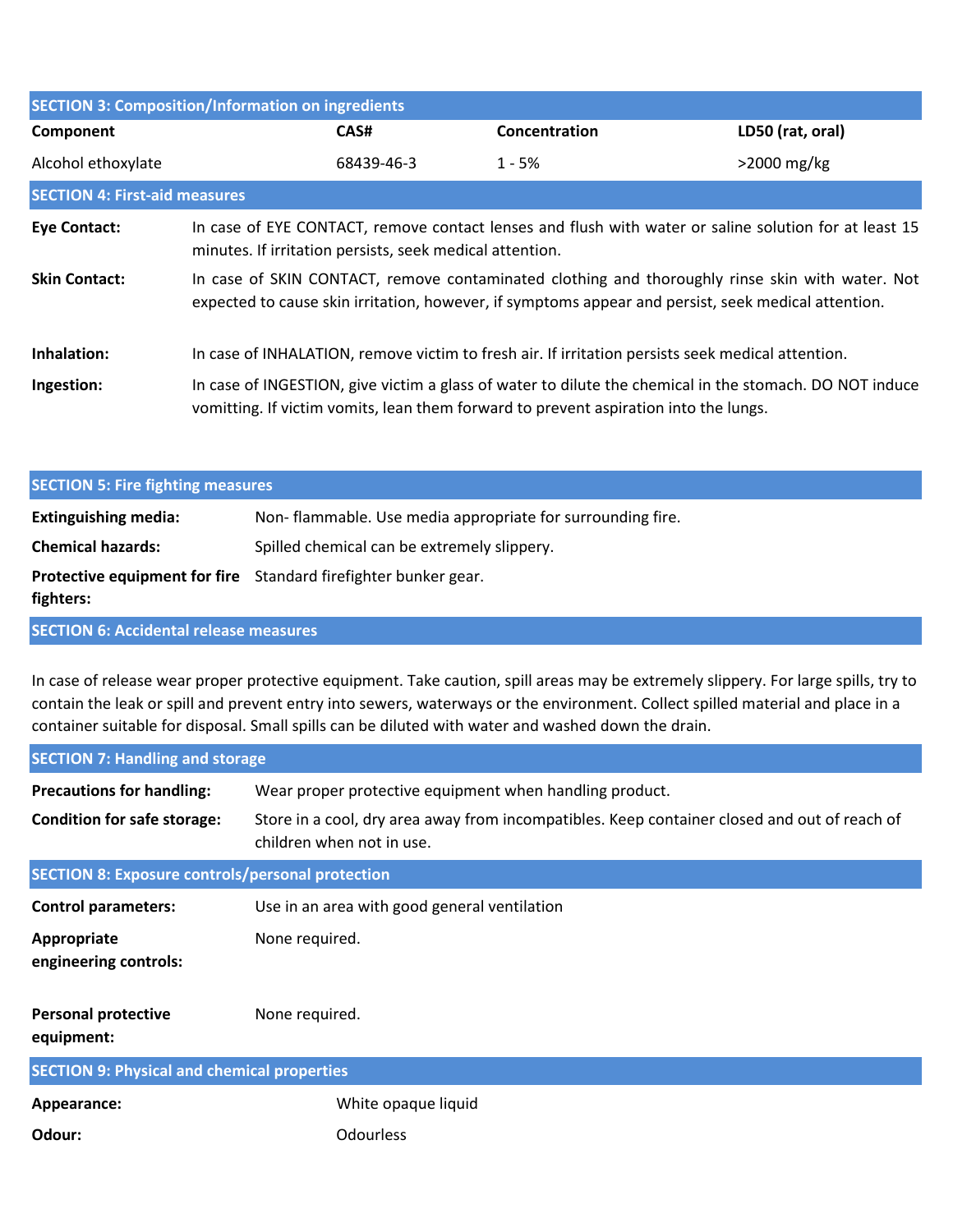| <b>Odour threshold:</b>                      | n.av.                                                                                                                          |
|----------------------------------------------|--------------------------------------------------------------------------------------------------------------------------------|
| pH:                                          | $7.0 +/- 0.5$                                                                                                                  |
| <b>Melting point:</b>                        | 0 °C                                                                                                                           |
| Initial boiling point and boiling range:     | n.av.                                                                                                                          |
| <b>Flash point</b>                           | Non-flammable                                                                                                                  |
| <b>Evapouration rate:</b>                    | n.av.                                                                                                                          |
| Flammability:                                | Non-flammable                                                                                                                  |
| <b>Upper/lower flammability limits:</b>      | n.av.                                                                                                                          |
| Vapour pressure:                             | n.av.                                                                                                                          |
| Vapour density:                              | n.av.                                                                                                                          |
| <b>Relative density:</b>                     | $1.00$ g/mL                                                                                                                    |
| Solubility:                                  | n.av.                                                                                                                          |
| Partition coefficient: n-octanol/water:      | n.av.                                                                                                                          |
| <b>Auto-ignition temperature:</b>            | n.ap.                                                                                                                          |
| <b>Decomposition temperature:</b>            | n.av.                                                                                                                          |
| <b>Viscosity:</b>                            | n.av.                                                                                                                          |
| <b>SECTION 10: Stability and reactivity</b>  |                                                                                                                                |
| <b>Reactivity:</b>                           | Non-reactive.                                                                                                                  |
| <b>Chemical stability:</b>                   | Stable under normal conditions.                                                                                                |
| <b>Hazardous reactions:</b>                  | Non-reactive.                                                                                                                  |
| <b>Conditions to avoid:</b>                  | Avoid contact with incompatibles.                                                                                              |
| Incompatible materials:                      | Avoid contact with acids, strong reducers and strong oxidizers.                                                                |
| <b>Hazarous decomposition products:</b>      | Can thermally decompose to product carbon dioxide and carbon monoxide.                                                         |
| <b>SECTION 11: Toxicological information</b> |                                                                                                                                |
| <b>Routes of exposure:</b>                   | Ingestion, skin and eye contact.                                                                                               |
| <b>Symptoms of exposure:</b>                 | Contact with eyes can cause pain, swelling, redness, and tearing. Irritation is                                                |
| <b>Delayed and immediate effects:</b>        | temporary and reversible. Excessive skin contact may result in dry skin.<br>Contact with seyes can cause immediate irritation. |
| <b>Acute toxicity estimate:</b>              | >5000 mg/kg rat (oral)                                                                                                         |
| <b>SECTION 12: Ecological information</b>    |                                                                                                                                |
| <b>Ecotoxicity:</b>                          | Data not available                                                                                                             |
| Persistence and degradability:               | Data not available                                                                                                             |
| <b>Bioaccumulative potential:</b>            | Low potential for bioacculumation                                                                                              |